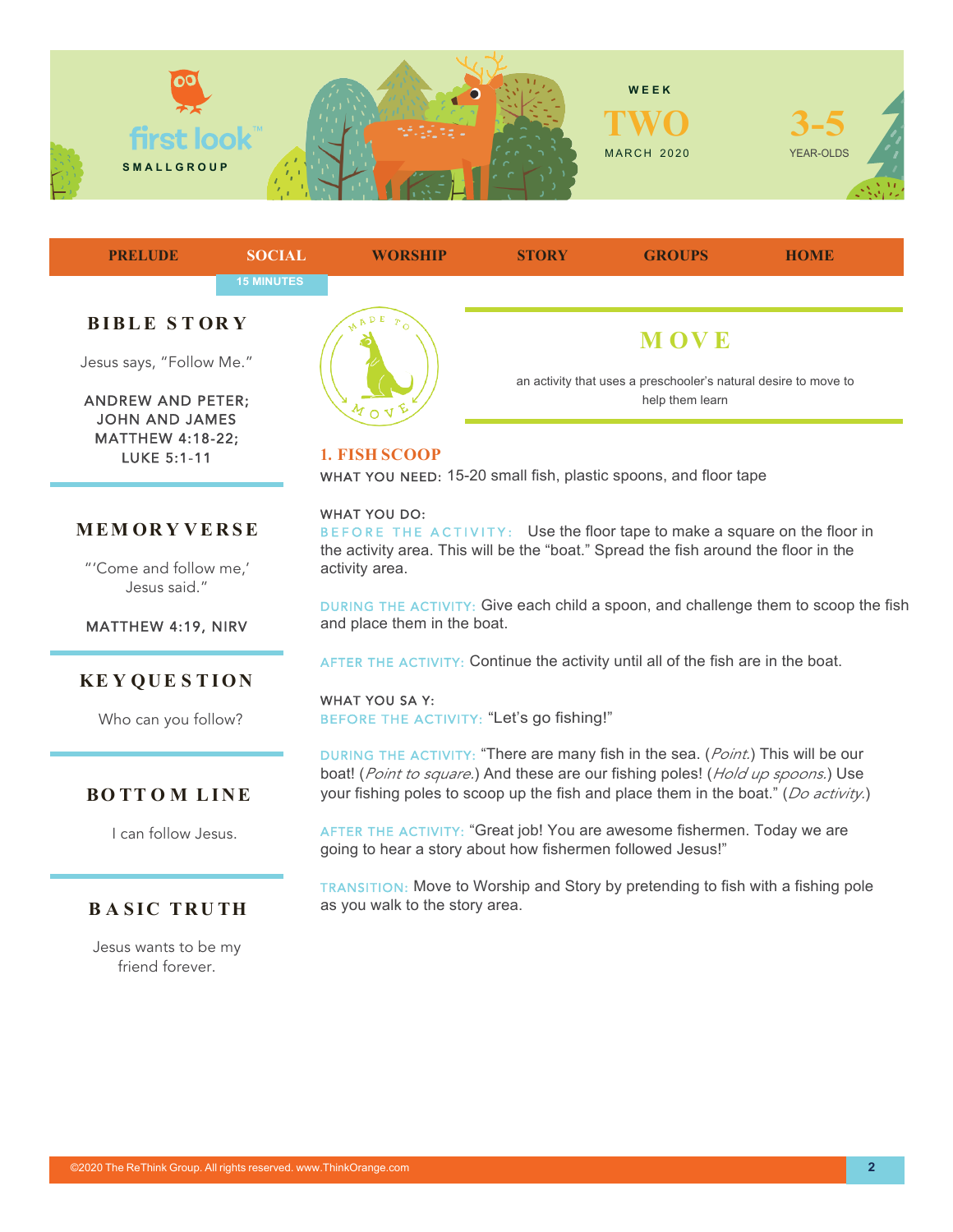

**LIVE F OR GOD APPLICATION ACTIVITY CRE A TE** an activity that allows preschoolers to review the Bible story, bottom line, or memory verse by creating a craft to take home **PRELUDE SOCIAL WORSHIP STORY GROUPS HOME 25 MINUTES**

## **BIBLE S T OR Y**

Jesus says, "Follow Me."

ANDREW AND PETER; JOHN AND JAMES MATTHEW 4:18-22; LUKE 5:1-11

**MEM OR Y VERSE**

"'Come and follow me,' Jesus said."

MATTHEW 4:19, NIRV

#### **1. FOUR FISHERMEN**

WHAT YOU NEED: "Four Fishermen" and "Jesus" Activity Pages, white cardstock, scissors, fish stickers (4 per child), and glue sticks

#### WHAT YOU DO:

BEFORE THE ACTIVITY: Copy the "Four Fishermen" Activity Page onto the white cardstock. Copy the "Jesus" Activity Page onto the white cardstock and cut on the dotted lines. Each child will need one Jesus cutout.

DURING THE ACTIVITY: Give each child an Activity Page and four fish stickers. Encourage the child to place a sticker in each circle under the fishermen. Help the children glue the Jesus cutout in the dotted outline on the right side of their page.

AFTER THE ACTIVITY: Retell today's Bible story.

#### WHAT YOU SA Y:

BEFORE THE ACTIVITY: "We heard an amazing story about how we should always follow Jesus!"

# **KE Y QUE S TION**

Who can you follow?

## **BO TT O M LINE**

I can follow Jesus.

## **BASIC TRUTH**

Jesus wants to be my friend forever.

DURING THE ACTIVITY: "We are going to make a picture to remind us of today's Bible story. *(Give each child a "Four Fishermen" Activity Page.)* I see four fishermen on our page. *(Point.)* They are Andrew and Peter and James and John. There are circles under each fisherman. *(Point.)* Can you place a fish sticker in each circle? *(Pause.)* Awesome! There are also dotted lines on the right side of the page. *(Point.)*  That is where Jesus goes. *(Hold up the Jesus cutout.)* We need to glue Him there so that the fishermen can follow Jesus!" *(Finish activity.)*

AFTER THE ACTIVITY: "Awesome! Your pages look great. Jesus wants everyone to follow Him. He went to Andrew and Peter and said, "Follow Me." They dropped their fishing nets and followed Jesus, and so did John and James. Jesus wants us to follow Him too. **Who can you follow?** *[Bottom Line]* **I can follow Jesus!"**